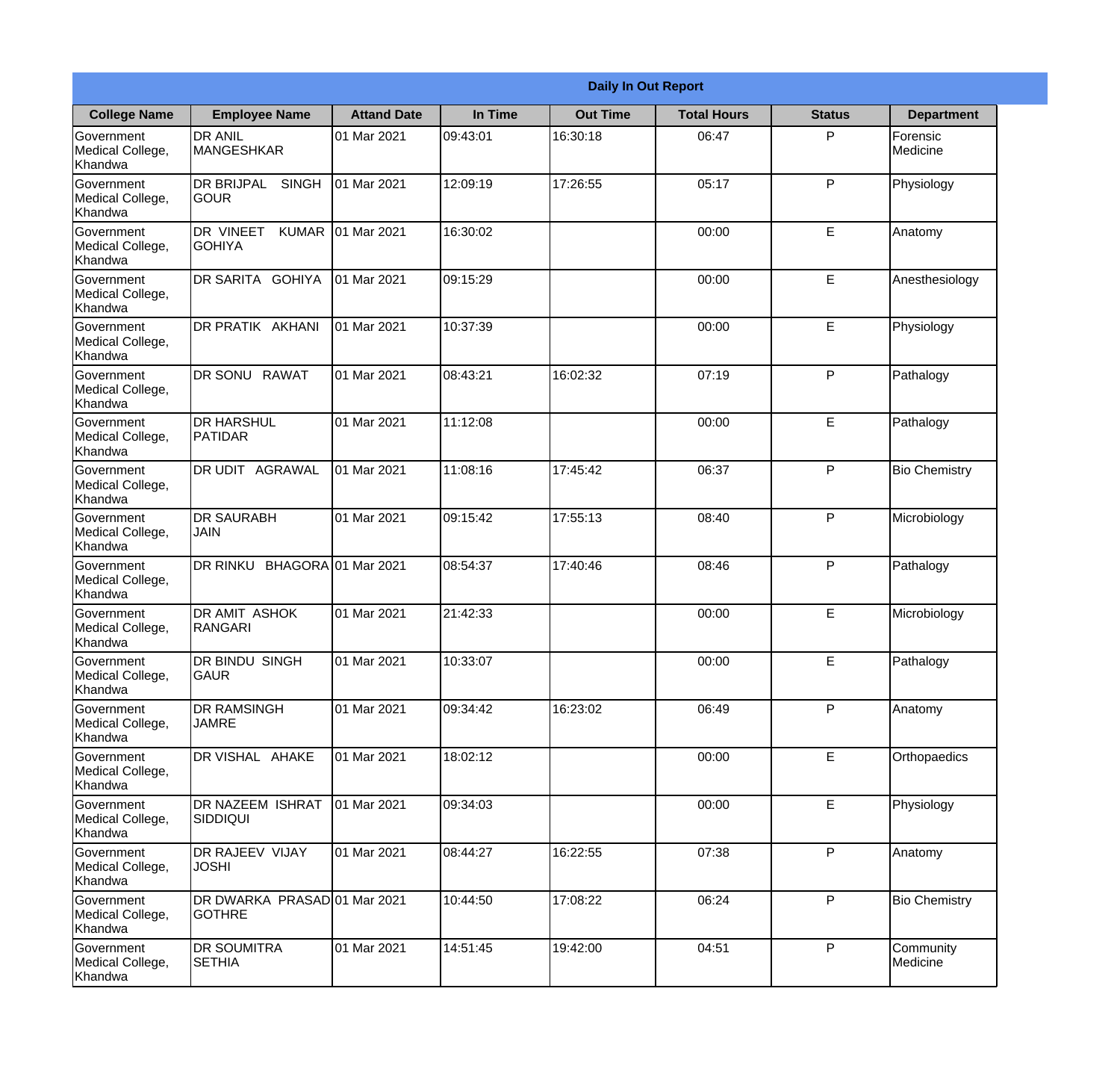| <b>Designation</b>                  | <b>Category</b>     |
|-------------------------------------|---------------------|
| Assistant Professor   Para Clinical |                     |
| Demonstrator/Tutor   Non Clinical   |                     |
| Professor                           | Non Clinical        |
| Professor                           | Clinical            |
| <b>Assistant Professor</b>          | <b>Non Clinical</b> |
| Demonstrator/Tutor   Para Clinical  |                     |
| Assistant Professor   Para Clinical |                     |
| Associate Professor Non Clinical    |                     |
| Associate Professor   Para Clinical |                     |
| <b>Assistant Professor</b>          | Para Clinical       |
| Professor                           | Para Clinical       |
| Associate Professor   Para Clinical |                     |
| Demonstrator/Tutor   Non Clinical   |                     |
| Assistant Professor   Clinical      |                     |
| Professor                           | Non Clinical        |
| <b>Assistant Professor</b>          | Non Clinical        |
| Demonstrator/Tutor   Non Clinical   |                     |
| Assistant Professor   Para Clinical |                     |

## **Daily In Out Report**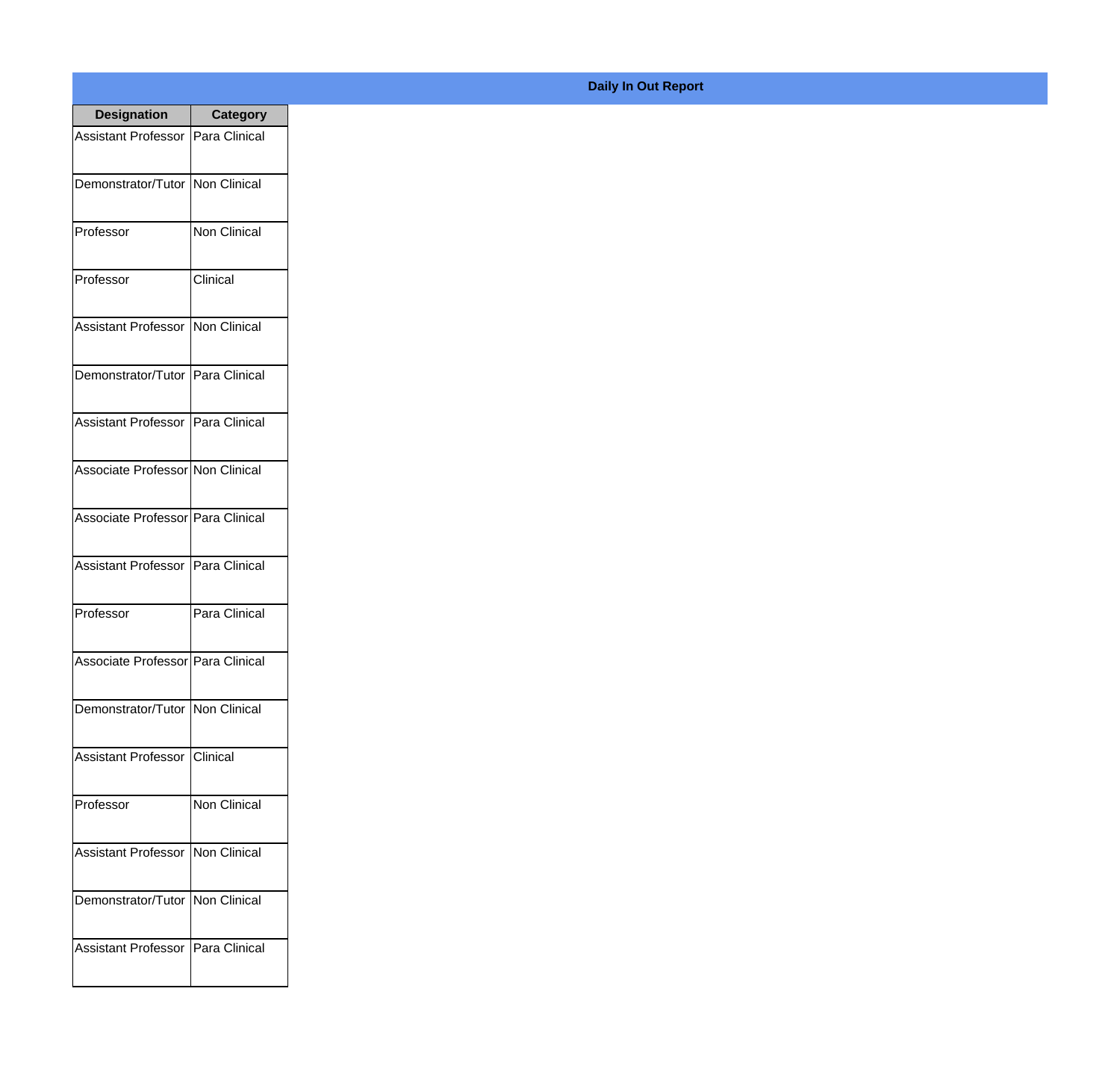|                                                  |                                                       |             |          |          | <b>Daily In Out Report</b> |              |                                           |
|--------------------------------------------------|-------------------------------------------------------|-------------|----------|----------|----------------------------|--------------|-------------------------------------------|
| Government<br>Medical College,<br>Khandwa        | <b>DR SOURYAKANT</b><br><b>VARANDANI</b>              | 01 Mar 2021 | 08:40:41 | 19:40:30 | 11:00                      | P            | Community<br>Medicine                     |
| <b>Government</b><br>Medical College,<br>Khandwa | DR RASHMI YADAV                                       | 01 Mar 2021 | 08:36:20 | 18:06:36 | 09:30                      | P            | Community<br>Medicine                     |
| <b>Government</b><br>Medical College,<br>Khandwa | DR LEENA PARIHAR                                      | 01 Mar 2021 | 08:37:04 | 16:52:39 | 08:15                      | P            | Community<br>Medicine                     |
| <b>Government</b><br>Medical College,<br>Khandwa | DR LEENA PARIHAR                                      | 01 Mar 2021 | 18:09:40 |          | 08:15                      | P            | Community<br>Medicine                     |
| Government<br>Medical College,<br><b>Khandwa</b> | <b>MR PIYUSH KUMAR</b><br><b>MISHRA</b>               | 01 Mar 2021 | 08:45:16 | 17:26:49 | 08:41                      | P            | Community<br>Medicine                     |
| Government<br>Medical College,<br>Khandwa        | DR PRAMILA VERMA 01 Mar 2021                          |             | 12:56:56 | 18:19:40 | 05:23                      | P            | Paediatrics                               |
| Government<br>Medical College,<br>Khandwa        | <b>DR DURGESH</b><br>SONARE                           | 01 Mar 2021 | 10:13:14 |          | 00:00                      | E            | Dermatology, Ven<br>ereology &<br>Leprosy |
| Government<br>Medical College,<br>Khandwa        | DR MANOJ BALKE                                        | 01 Mar 2021 | 09:37:47 | 17:14:36 | 07:37                      | $\mathsf{P}$ | Ophthalmology                             |
| Government<br>Medical College,<br>Khandwa        | <b>DR GARIMA</b><br><b>AGRAWAL VARSHNEY</b>           | 01 Mar 2021 | 10:11:14 |          | 00:00                      | E            | Paediatrics                               |
| <b>Government</b><br>Medical College,<br>Khandwa | <b>DR SIDDHARTH</b><br><b>BANODE</b>                  | 01 Mar 2021 | 09:02:08 | 16:29:53 | 07:27                      | P            | Pharmacology                              |
| <b>Government</b><br>Medical College,<br>Khandwa | <b>DR PRIYA KAPOOR</b><br>KAPOOR                      | 01 Mar 2021 | 09:06:28 | 16:25:49 | 07:19                      | P            | Pathalogy                                 |
| Government<br>Medical College,<br>Khandwa        | <b>DR SEEMA</b><br><b>SUDHAKARRAO</b><br><b>SUTAY</b> | 01 Mar 2021 | 09:26:56 | 17:44:49 | 08:18                      | P            | Forensic<br>Medicine                      |
| Government<br>Medical College,<br>Khandwa        | <b>DR AJAY</b><br>NARWARIYA                           | 01 Mar 2021 | 10:35:17 | 17:19:22 | 06:44                      | $\mathsf{P}$ | Microbiology                              |
| Government<br>Medical College,<br>Khandwa        | <b>DR ANANT</b><br>TUKARAM PAWAR                      | 01 Mar 2021 | 11:40:16 | 20:09:58 | 08:29                      | $\mathsf{P}$ | Community<br>Medicine                     |
| Government<br>Medical College,<br>Khandwa        | <b>DR RAJU</b>                                        | 01 Mar 2021 | 08:55:11 | 17:14:46 | 08:19                      | P            | Forensic<br>Medicine                      |
| Government<br>Medical College,<br>Khandwa        | <b>DR MAHENDRA</b><br>PANWAR                          | 01 Mar 2021 | 09:45:09 |          | 00:00                      | E            | Orthopaedics                              |
| Government<br>Medical College,<br>Khandwa        | <b>DR SITARAM</b><br><b>SOLANKI</b>                   | 01 Mar 2021 | 09:40:45 | 18:02:02 | 08:22                      | $\mathsf{P}$ | Forensic<br>Medicine                      |
| Government<br>Medical College,<br>Khandwa        | <b>DR RANJEET</b><br><b>BADOLE</b>                    | 01 Mar 2021 | 10:59:35 | 16:39:36 | 05:40                      | $\mathsf{P}$ | <b>General Medicine</b>                   |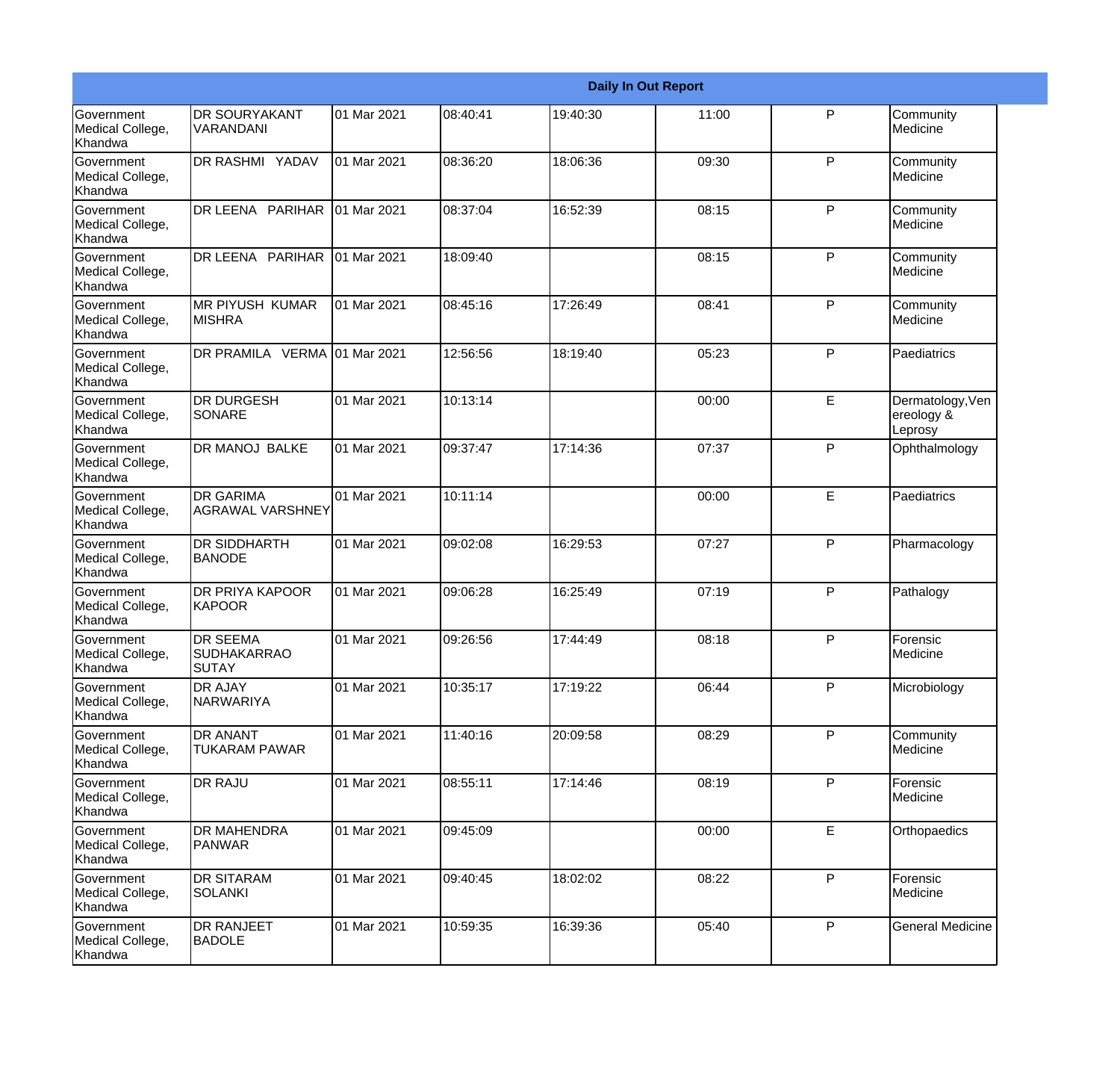| Demonstrator/Tutor Para Clinical    |
|-------------------------------------|
| Assistant Professor   Para Clinical |
|                                     |
| Assistant Professor   Para Clinical |
| Assistant Professor   Para Clinical |
|                                     |
| Para Clinical                       |
| Clinical                            |
|                                     |
| Assistant Professor Clinical        |
| Assistant Professor Clinical        |
|                                     |
| Associate Professor Clinical        |
| Associate Professor Para Clinical   |
| Demonstrator/Tutor Para Clinical    |
|                                     |
| Para Clinical                       |
| Demonstrator/Tutor Para Clinical    |
|                                     |
| Para Clinical                       |
| Demonstrator/Tutor Para Clinical    |
|                                     |
| Assistant Professor Clinical        |
| Demonstrator/Tutor   Para Clinical  |
|                                     |
| Assistant Professor Clinical        |
|                                     |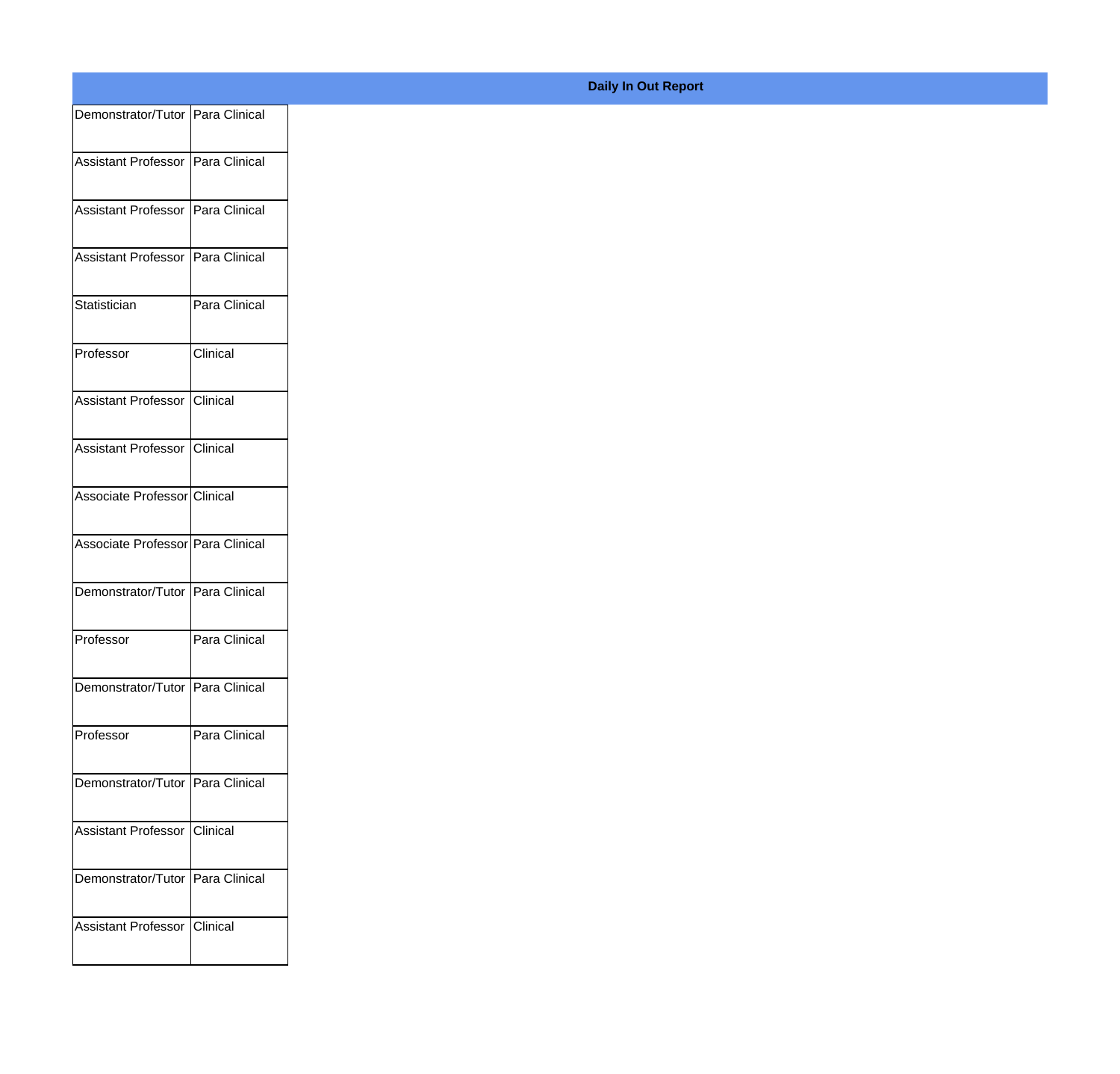|                                                  |                                                       |             |          |          | <b>Daily In Out Report</b> |   |                             |
|--------------------------------------------------|-------------------------------------------------------|-------------|----------|----------|----------------------------|---|-----------------------------|
| Government<br>Medical College,<br>Khandwa        | <b>DR ASHOK</b><br><b>BHAUSAHEB NAJAN</b>             | 01 Mar 2021 | 10:15:15 | 16:30:11 | 06:15                      | P | Forensic<br>Medicine        |
| Government<br>Medical College,<br>Khandwa        | <b>DR NITESHKUMAR</b><br>KISHORILAL<br><b>RATHORE</b> | 01 Mar 2021 | 09:01:21 | 16:22:08 | 07:21                      | P | Pharmacology                |
| Government<br>Medical College,<br>Khandwa        | <b>DR PRIYESH</b><br>MARSKOLE                         | 01 Mar 2021 | 17:52:38 |          | 00:00                      | E | Community<br>Medicine       |
| Government<br>Medical College,<br>Khandwa        | <b>DR SANGEETA</b><br><b>CHINCHOLE</b>                | 01 Mar 2021 | 10:50:16 | 15:59:30 | 05:09                      | P | Physiology                  |
| <b>Government</b><br>Medical College,<br>Khandwa | DR VIJAY NAYAK                                        | 01 Mar 2021 | 12:11:17 |          | 00:00                      | E | Anatomy                     |
| Government<br>Medical College,<br>Khandwa        | DR SUNIL BAJOLIYA                                     | 01 Mar 2021 | 09:47:57 | 18:15:14 | 08:28                      | P | OTO-Rhiono-<br>Laryngology  |
| <b>Government</b><br>Medical College,<br>Khandwa | DR NISHA MANDLOI<br>PANWAR                            | 01 Mar 2021 | 09:59:25 | 17:00:29 | 07:01                      | P | Obstetrics &<br>Gynaecology |
| Government<br>Medical College,<br>Khandwa        | DR NANDINI DIXIT                                      | 01 Mar 2021 | 10:52:04 |          | 00:00                      | E | Paediatrics                 |
| Government<br>Medical College,<br>Khandwa        | <b>DR SATISH</b><br><b>CHANDEL</b>                    | 01 Mar 2021 | 09:25:31 |          | 00:00                      | E | Pharmacology                |
| <b>Government</b><br>Medical College,<br>Khandwa | <b>DR MUKTESHWARI</b><br><b>GUPTA</b>                 | 01 Mar 2021 | 08:50:06 | 17:51:55 | 09:01                      | P | Pharmacology                |
| Government<br>Medical College,<br>Khandwa        | <b>DR PURTI AGARWAL</b><br><b>SAINI</b>               | 01 Mar 2021 | 09:07:25 | 16:21:42 | 07:14                      | P | Pathalogy                   |
| Government<br>Medical College,<br>Khandwa        | DR YASHPAL RAY                                        | 01 Mar 2021 | 11:41:24 |          | 00:00                      | E | Anatomy                     |
| Government<br>Medical College,<br>Khandwa        | <b>DR DEEPIKA</b><br><b>PANWAR</b>                    | 01 Mar 2021 | 10:52:56 | 17:05:19 | 06:13                      | P | <b>Bio Chemistry</b>        |
| Government<br>Medical College,<br>Khandwa        | <b>DR VISHAL</b><br><b>KUMAR</b><br><b>THAKRE</b>     | 01 Mar 2021 | 10:11:32 | 19:01:03 | 08:50                      | P | Physiology                  |
| Government<br>Medical College,<br>Khandwa        | <b>MOHIT GARG</b>                                     | 01 Mar 2021 | 13:21:40 |          | 00:00                      | E | <b>General Medicine</b>     |
| Government<br>Medical College,<br>Khandwa        | RENU WAGHMARE                                         | 01 Mar 2021 | 08:36:34 | 16:58:07 | 08:22                      | P | Community<br>Medicine       |